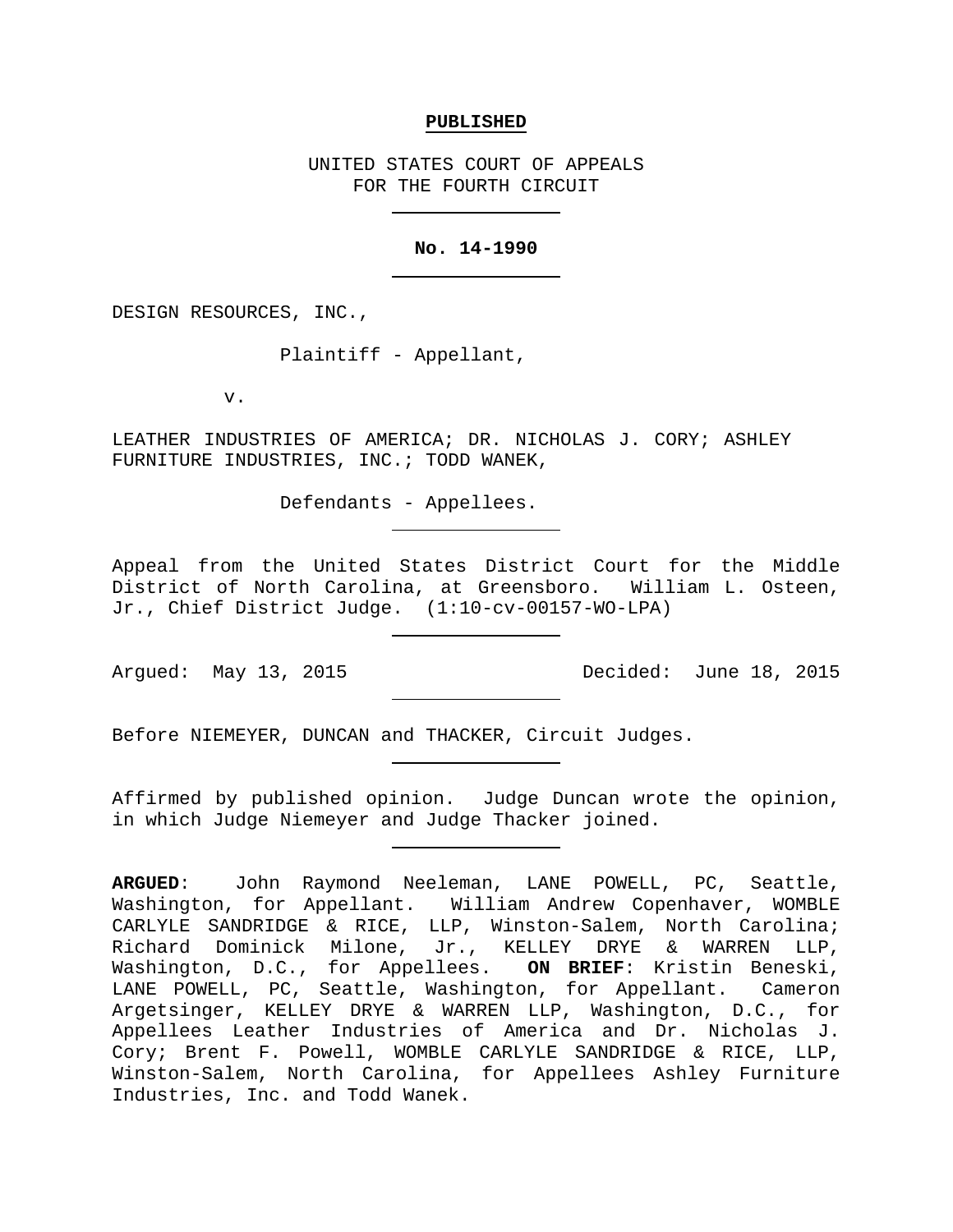DUNCAN, Circuit Judge:

Plaintiff-Appellant Design Resources, Inc. ("DRI"), appeals the district court's entry of summary judgment in favor of Defendants-Appellees Leather Industries of America ("LIA") and Ashley Furniture Industries, Inc. ("Ashley"), on DRI's false advertising claim under the Lanham Act, 15 U.S.C. § 1125(a). DRI alleged that an advertisement placed in a trade magazine by Ashley (the "Ashley Ad"), as well as two statements by Dr. Nicholas Cory, director of LIA's research laboratory, which ran in articles in the same publication, were false and misleading. The district court granted summary judgment to LIA and Ashley, concluding that DRI had not presented sufficient evidence to establish a Lanham Act claim. For the reasons that follow, we affirm.

# I.

#### A.

Appellee Ashley is the fifth largest furniture manufacturer in the United States. J.A. 116. In addition to manufacturing furniture, Ashley operates and licenses retail locations that bear its name, and it sells its furniture to other retailers, such as Costco and Walmart. J.A. 986-88. Appellee LIA is a leather industry trade association, which owns the Leather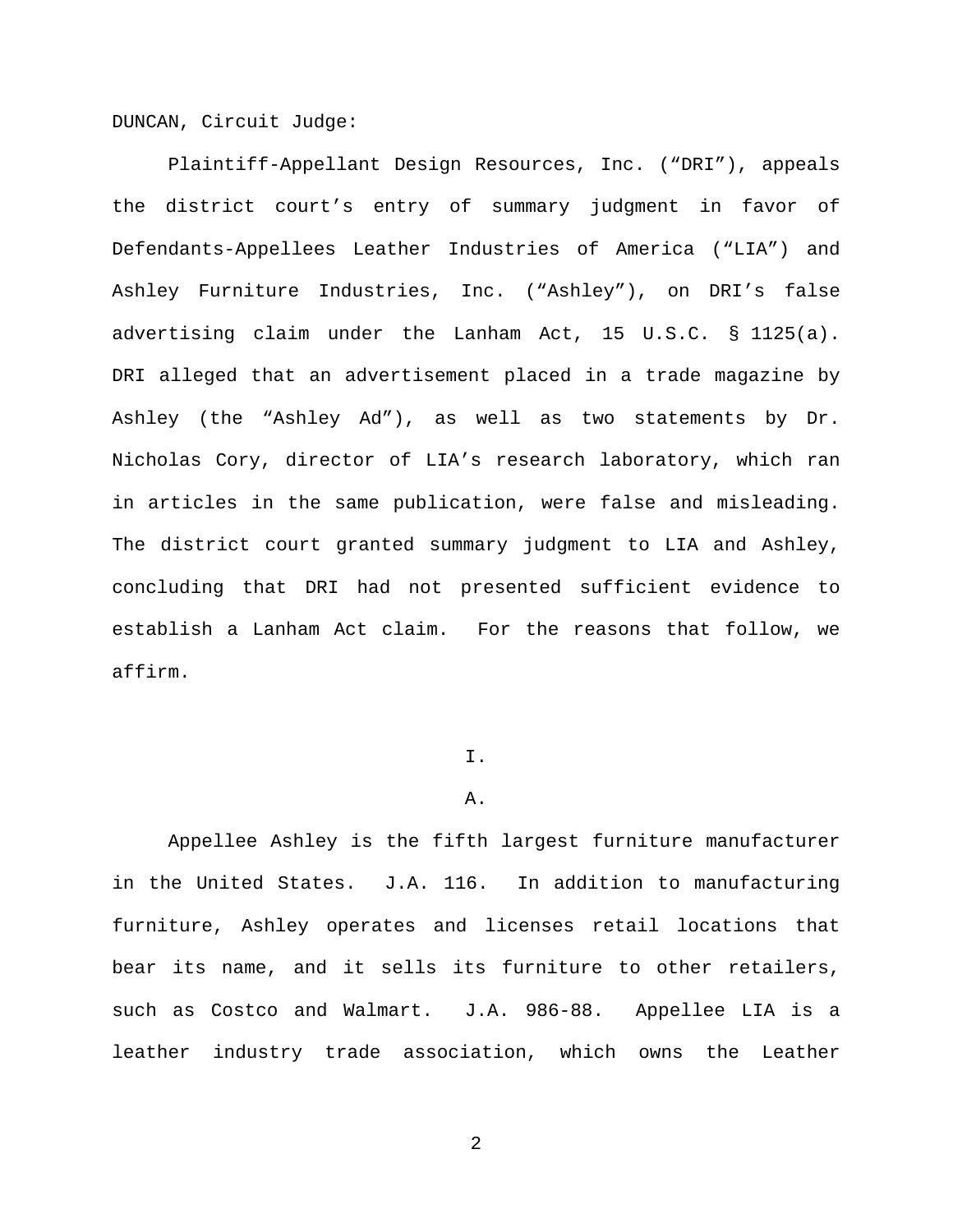Research Laboratory (the "Laboratory"). $^1$  $^1$  Dr. Nicholas Cory is a leather chemist and the director of the Laboratory. He and his lab provide labeling advice to companies who market leather and leather-look products, as well as testing services to determine such products' leather content for purposes of federally mandated disclosure to consumers.

Appellant DRI develops furniture coverings and sells its products to furniture manufacturers. In late 2006, DRI developed a "synthetic leather-look furniture covering product, which it initially called 'Veneto'" and later renamed as "NextLeather®." Appellant's Br. at 8. NextLeather® is "composed of 61% polyurethane, 22% poly/cotton, and 17% leather." Id. "[I]t has a polyurethane face on a fabric core and is backed with a thin layer of leather fibers adhered (i.e., bonded) to its base or underside." Id. The use of leather fibers as backing, as opposed to "single-piece leather 'splits' . . . , represented an improvement in the ability of a leatherlook product to mimic real leather . . . because it made the material more pliable and allowed it to drape more fluidly over

 $\overline{a}$ 

<span id="page-2-0"></span>There was a factual dispute below concerning LIA's ownership of the Laboratory. The district court did "not find that factual dispute material" to its decision and therefore "reache[d] its legal conclusion without resolving [the] issue." J.A. 1760 n.2. Because we affirm the district court's grant of summary judgment to LIA, this factual question is not relevant to our analysis either, and therefore need not detain us.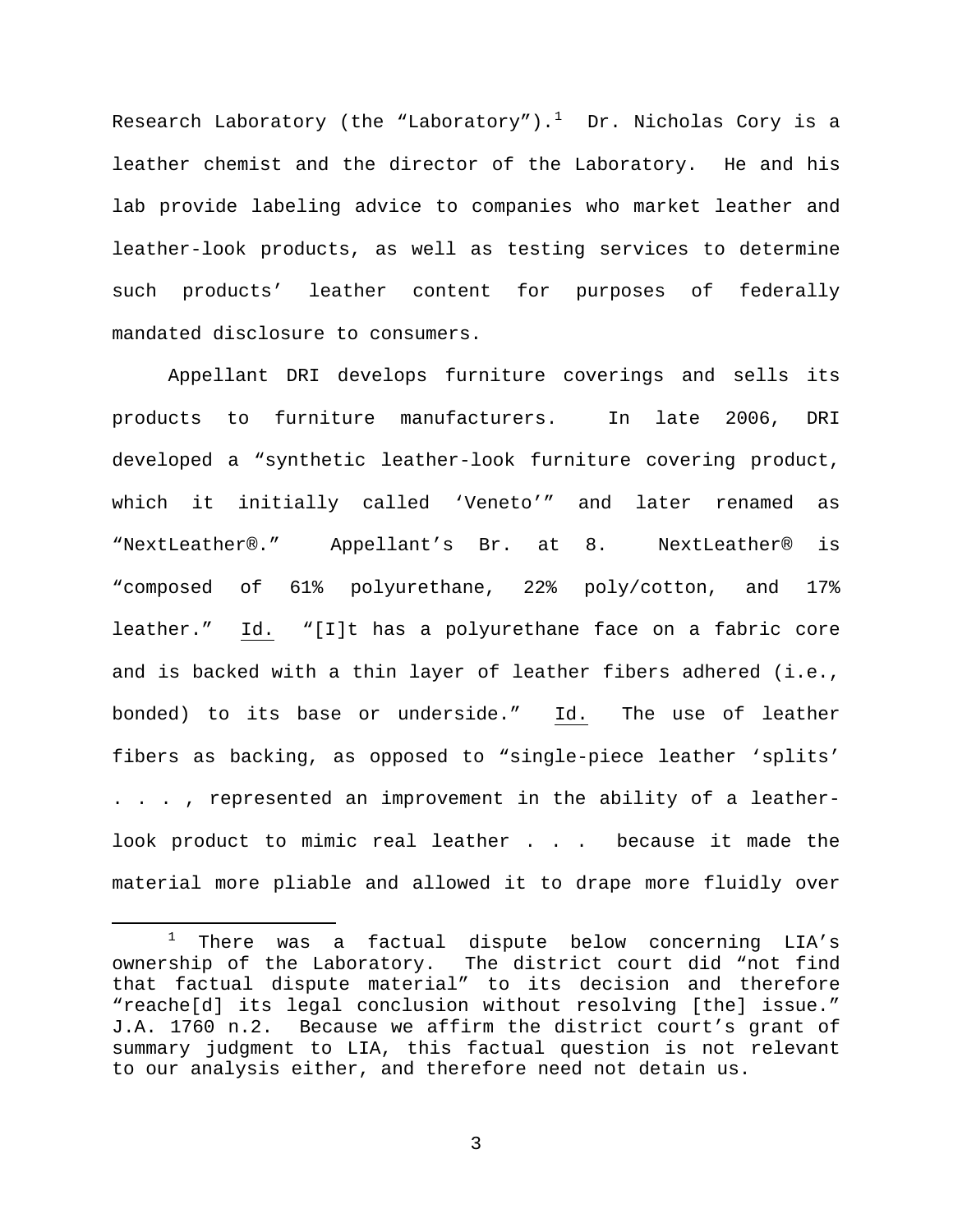a furniture frame." Appellant's Br. at 8.

In December 2006 and January 2007, DRI requested labeling advice and composition testing of its NextLeather® product from Dr. Cory at LIA's laboratory. Dr. Cory advised that the product could "ABSOLUTELY NOT!" be characterized or marketed as leather. J.A. 261. He cited the Federal Trade Commission's Guides for Select Leather and Imitation Leather Products ("FTC Guides"), which specify that products containing ground or shredded leather, rather than comprising "wholly the hide of an animal[,] should not be represented, directly or by implication, as being leather." J.A. [2](#page-3-0)61 (quoting 16 C.F.R. § 24.2(f)<sup>2</sup>). Instead, Dr. Cory suggested, DRI could label NextLeather® as "[n]ot leather," "[r]econstituted leather," or "[b]onded leather." J.A. 261.

In early 2007, DRI began marketing NextLeather® as "bonded leather," disclosing the product's composition on a label in compliance with the FTC Guides. DRI viewed its product as innovative and believed that "NextLeather® was the first and only such product marketed as 'bonded leather.'" J.A. 1289-90. In preparation for the Spring High Point Market in North

 $\overline{a}$ 

<span id="page-3-0"></span> $2$  Dr. Cory referred to the FTC Guides in place in 2006, which remained in effect throughout the underlying litigation. In 2007, the FTC sought public comment on whether to revise the Guides, 72 Fed. Reg. 28,906, 28,907 (May 23, 2007) (to be codified at 16 C.F.R. pt. 24), but in 2008, decided to retain them unchanged, 73 Fed. Reg. 34,626, 34,630 (June 18, 2008) (to be codified at 16 C.F.R. pt. 24).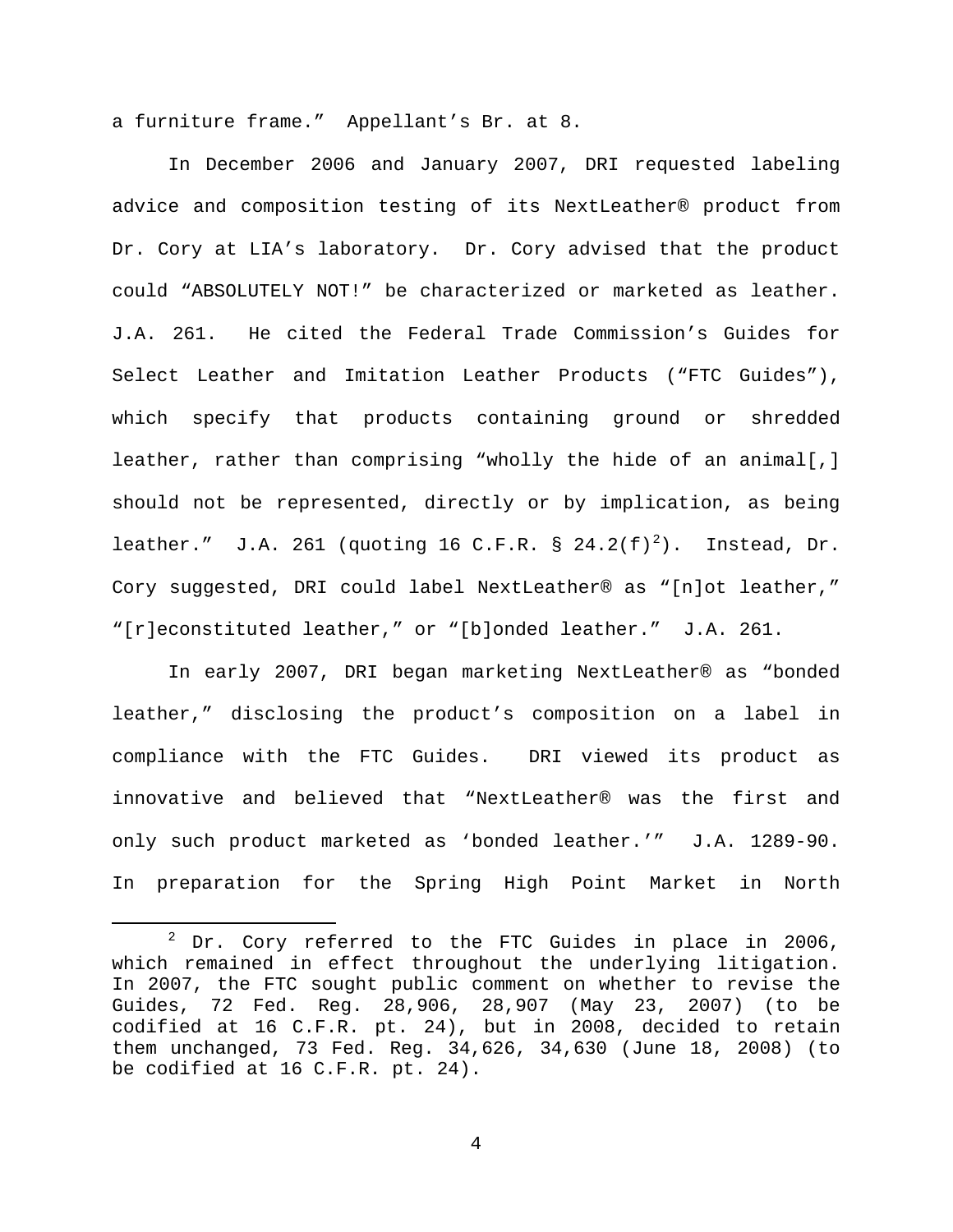Carolina--an important, annual furniture industry event--DRI sold samples of NextLeather® to 25 leading furniture manufacturers. Those manufacturers would then debut furniture products made with NextLeather® at the Spring High Point Market, from March 26 to April 1, 2007.

In the weeks leading up to and following the Spring High Point Market, Ashley placed a series of full-page ads in Furniture Today, a widely read trade magazine. According to DRI, one of the ads--which ran in the March 12, March 31, and April 30, 2007 issues--contained false statements about DRI and NextLeather®. In relevant part, the text of the ad read as follows: "Is It REALLY LEATHER? . . . Some upholstery suppliers are using leather scraps that are mis-represented as leather . . . . Know What You Are Buying[.] REMEMBER . . . The Overseas Manufacturer Has NO Liability In The U.S.A. You Do!" J.A. 274, 281, 283 (third ellipsis in original).

On July 2, 2007, Furniture Today published an article written by Joan Gunin and entitled, "Chemist fears confusion over imitators may hurt category." J.A. 86. This article (the "Gunin Article") quoted Dr. Cory as saying the following: "To call [leather alternatives such as bonded leather] 'leather' is outright deception, outright fraud. . . . It's not leather. . . . It's a synthetic that has leather fibers glued to the underside." J.A. 86 (second ellipsis in original).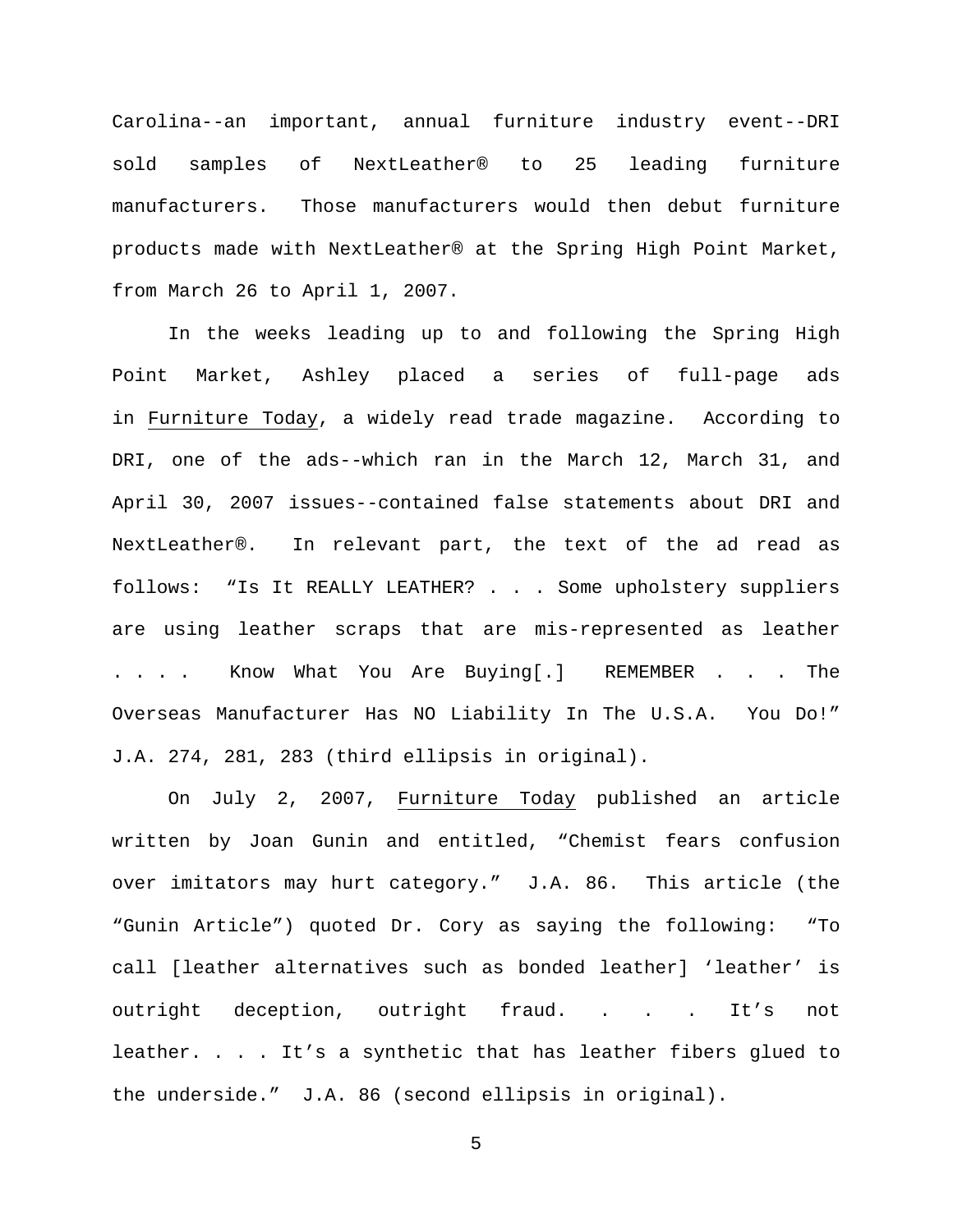A week later, on July 9, 2007, Furniture Today published an article written by Susan Andrews and entitled, "For consumers' sake, let's not call it 'bonded leather.'" J.A. 108. This article (the "Andrews Article") referred to "[n]ew composite fabrics now called 'bonded leather,'" which "have a surface layer of vinyl or polyurethane, a center layer of fabric, and a backing that contains some leather fibers . . . glued onto the fabric for a look that is similar to the back of a leather hide." J.A. 108. The article's author advocated against using the term "bonded leather" to refer to these products by arguing that the term is "bound to confuse consumers, who are likely to hear only the word 'leather.'" J.A. 108. The article then quoted Dr. Cory as saying that calling these products bonded leather "is deceptive because it does not represent its true nature. It's a vinyl, or a polyurethane laminate or a composite, but it's not leather. If you tar and feather someone, does that make them a chicken?" J.A. 108.

#### B.

In February 2010, DRI filed suit against Ashley, Todd Wanek (Ashley's president and CEO), LIA, and Dr. Cory. It asserted false advertising claims under the Lanham Act, 15 U.S.C. § 1125(a), as well as various violations of North Carolina and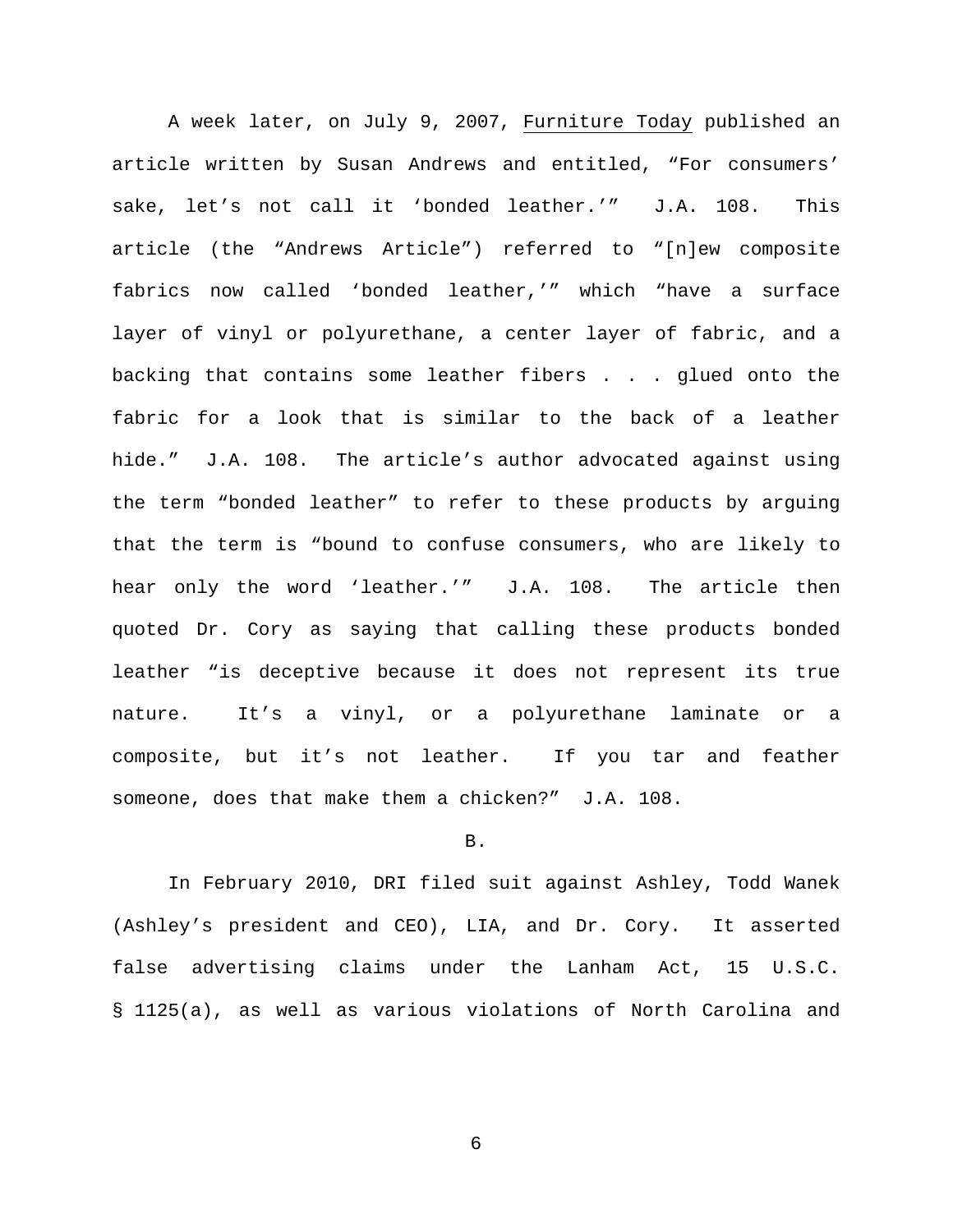Washington law.<sup>[3](#page-6-0)</sup> In September 2012, the district court granted Wanek's and Dr. Cory's motions to dismiss for lack of personal jurisdiction. J.A. 161. While these two individuals are listed as Appellees in this case, DRI does not seek review of the district court's September 2012 order. See Appellant's Br. at 26.

DRI made the following arguments before the district court. Regarding the Ashley Ad's statement--that "[s]ome upholstery suppliers are using leather scraps that are mis-represented as leather"--DRI asserted that "[a]ll informed readers" of the Ashley Ad knew that the ad was "referring to DRI and its NextLeather® bonded leather" because DRI was the only company selling the kind of product described. J.A. 47. It argued that the ad was false because DRI was not marketing its product as leather, but rather as "bonded leather." J.A. 47.

With respect to the Gunin Article, DRI characterized the statement by the LIA Laboratory director, Dr. Cory--that calling bonded leather "leather" is deceptive--as "explicitly accus[ing]

 $\overline{a}$ 

<span id="page-6-0"></span><sup>3</sup> Specifically, DRI alleged violations of the North Carolina Unfair and Deceptive Trade Practices Act and the Washington Consumer Protection Act, as well as several claims under both North Carolina and Washington law: tortious interference with business relations, civil conspiracy, negligence and fraudulent concealment, negligent misrepresentation, breach of contract, breach of the duty of good faith and fair dealing, and punitive damages. J.A. 55-63.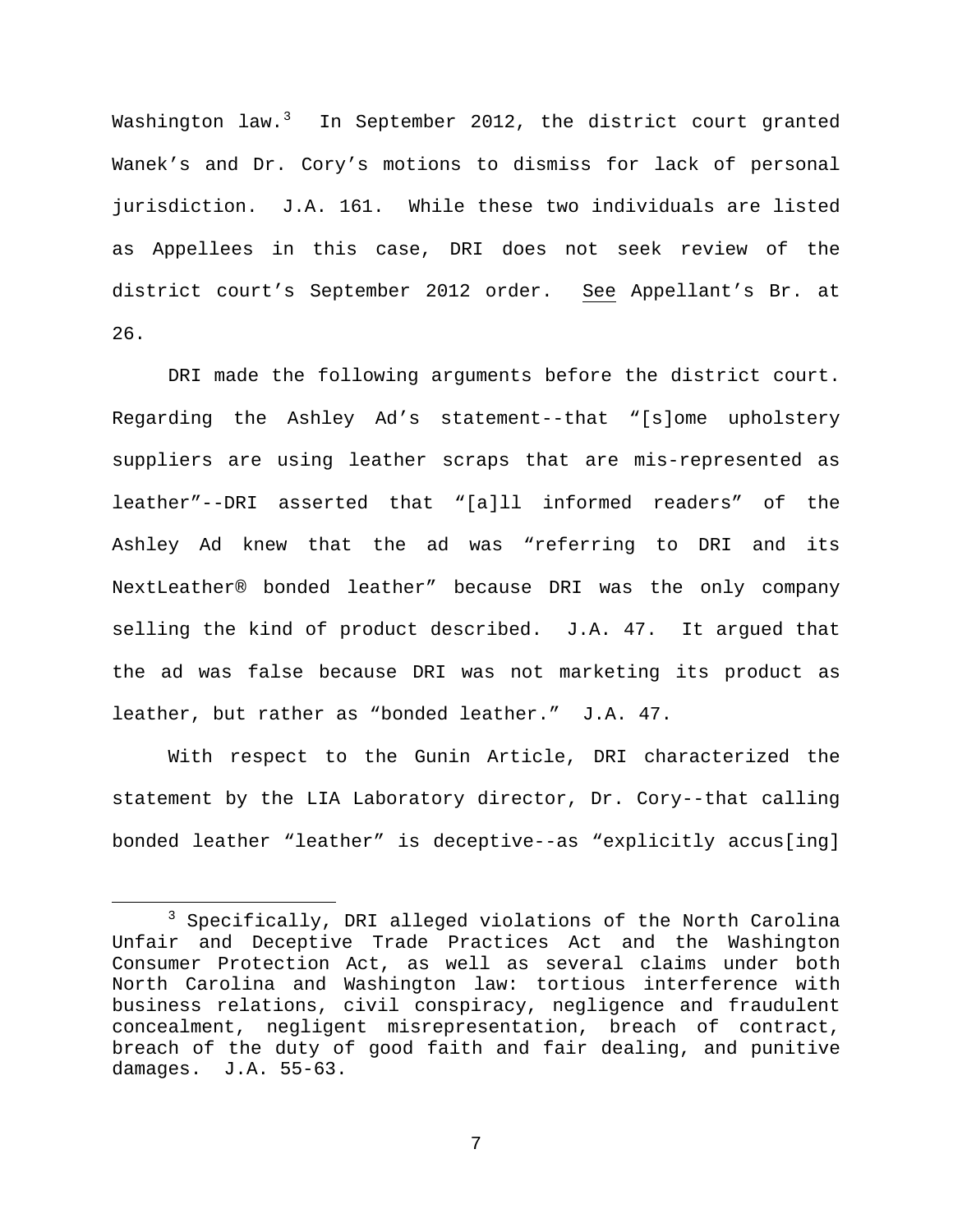DRI of . . . selling a counterfeit product." J.A. 50. DRI maintained that "there could be no doubt" that "Dr. Cory's defamatory statements were referring to DRI and NextLeather®," J.A. 50, and that the statement was false because DRI was selling NextLeather® as bonded leather, rather than as leather.

DRI also contended that Dr. Cory's statement in the Andrews Article--that the term "bonded leather" is deceptive as applied to some products--was false because the FTC Guides allowed, and Dr. Cory had advised, DRI to label the product as "bonded leather."

Finally, DRI argued that the defendants' statements damaged DRI's "actual and potential customer relationships." J.A. 55. It pointed to a decline in sales of NextLeather® to furniture manufacturers following publication of the ad and articles, and it asserted that it was "forced to spend substantial sums to address [the] resulting damage." J.A. 55.

DRI moved for partial summary judgment, and Ashley and LIA cross-moved for summary judgment. The district court granted Ashley's and LIA's motions for summary judgment in August 2014. Relevant here, the district court determined that DRI failed to present sufficient evidence to establish that the Ashley Ad, the Gunin Article, or the Andrews Article were false or misleading.<sup>[4](#page-7-0)</sup>

 $\overline{a}$ 

<span id="page-7-0"></span><sup>&</sup>lt;sup>4</sup> The district court also rejected DRI's arguments in (continued)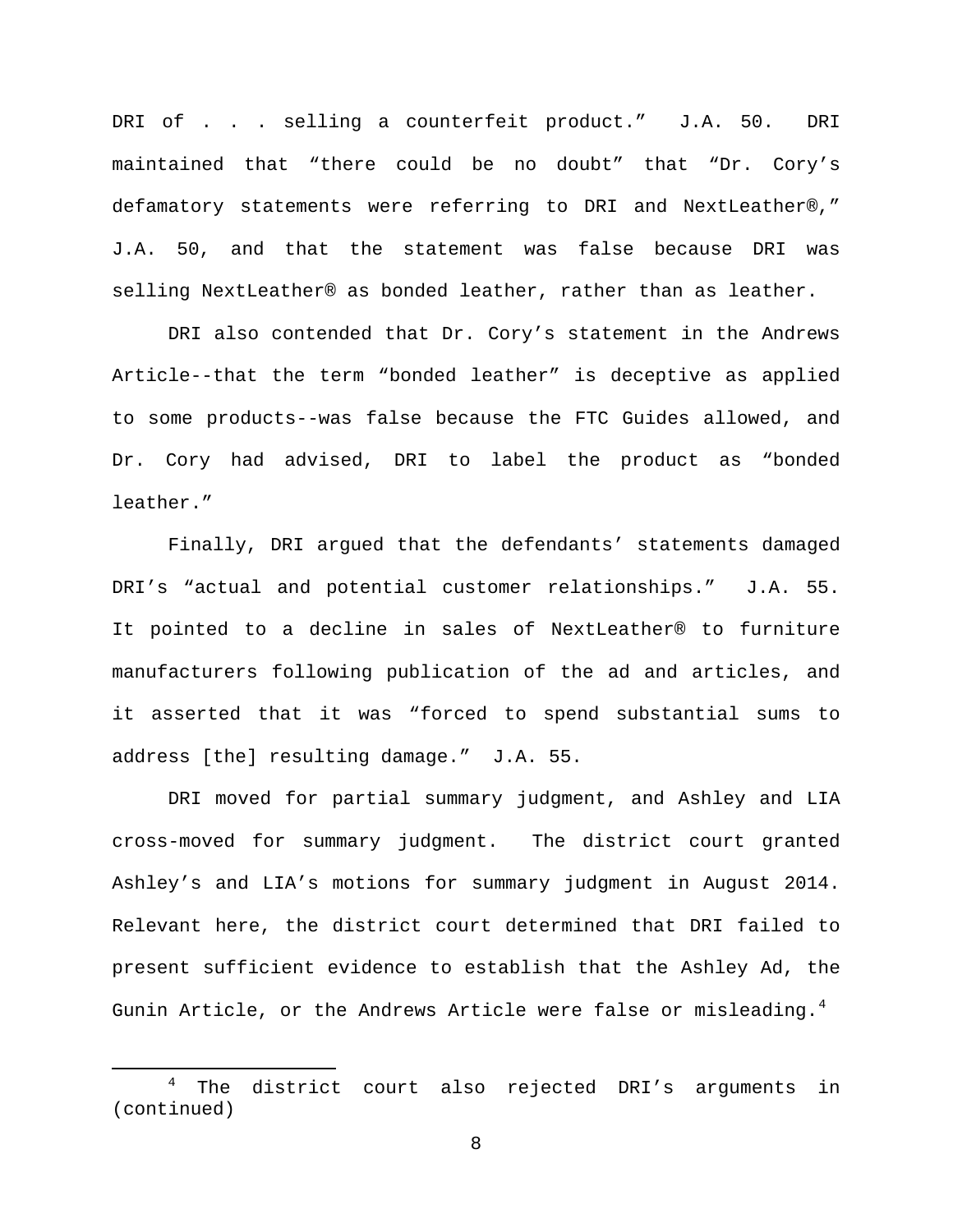Regarding the Ashley Ad, the district court held that DRI failed to establish that the ad was false on either of the grounds DRI presented. As an initial matter, DRI failed to show that the contested statement--that "[s]ome upholstery suppliers are using leather scraps that are mis-represented as leather"- conveyed the message that DRI was selling NextLeather® as leather. See J.A. 1779–84. The court reasoned that "a reader of Ashley's ad would have had to make at least two sizeable inferences" in order to glean this message from the ad. J.A. 1780. Because the ad does not use the term "bonded leather," "the reader would first have to ascertain that the ad references bonded leather, as opposed to . . . any other similarly produced products." J.A. 1780-81. Second, the reader would "have to infer that the ad was referring solely to DRI's NextLeather®." J.A. 1782. DRI also failed to establish its alternative theory of liability with respect to the ad--that the ad was false because it misled consumers--because it did not show that "a single consumer was misled" by the ad. J.A. 1784.

Turning to the Gunin and Andrews Articles, the court held that neither article contained a false statement of fact. As to Dr. Cory's statement in the Gunin Article--that referring to

 $\overline{a}$ 

support of its state law claims, granting summary judgment to the defendants on all of them. See J.A. 1792-1807.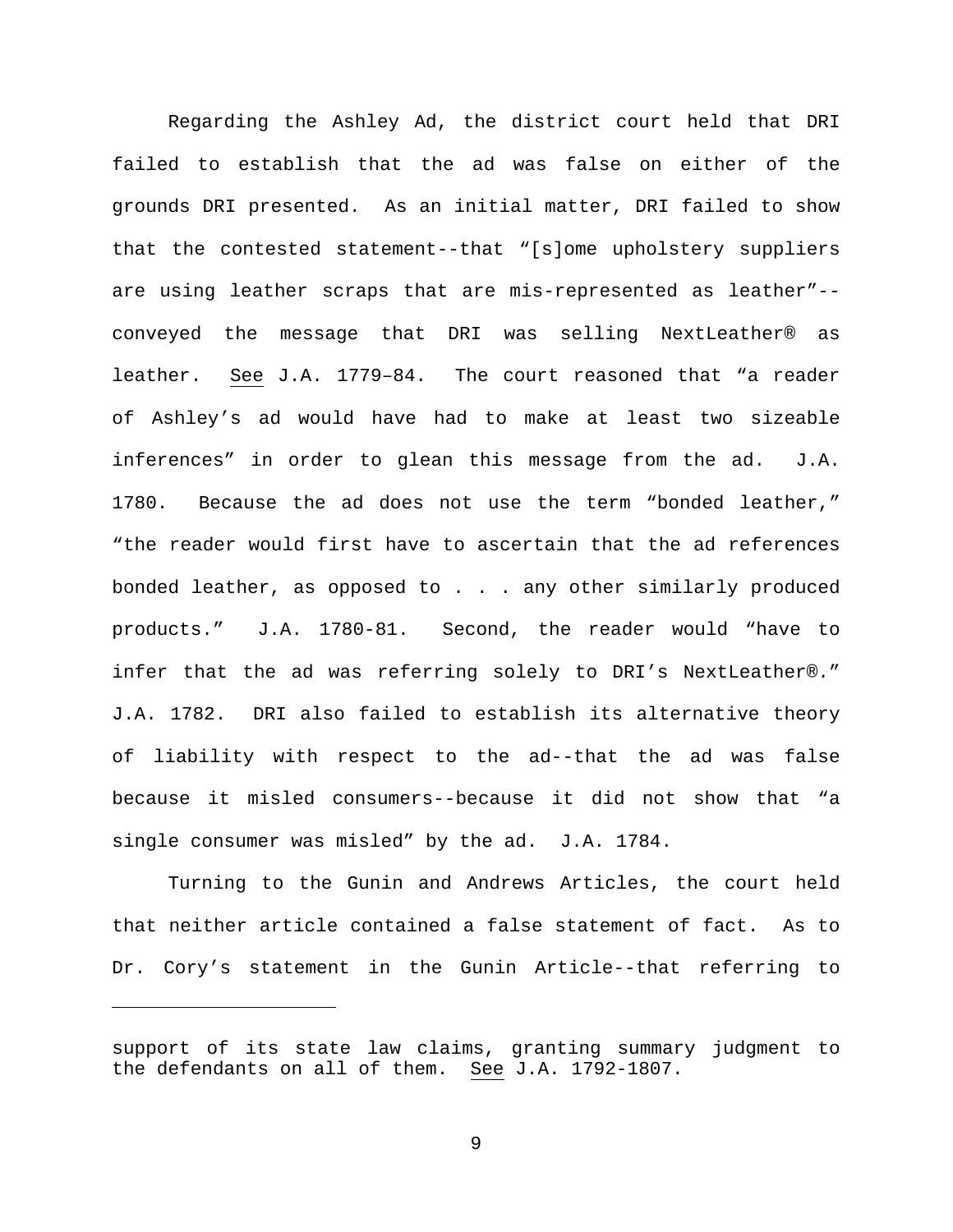bonded leather as "leather" would be "outright fraud"—-the court pointed out that this statement was true because bonded leather contains only scraps or shavings of leather, rather than whole hide. Additionally, DRI offered no "evidence linking the quote in the Gunin article with a single customer's refusal to purchase NextLeather® or general customer confusion about Dr. Cory's statements." J.A. 1774. As for the Andrews Article, the court held that Dr. Cory--in stating that using the term "bonded leather" is "deceptive"--was "giving his opinion on how a customer would perceive the term bonded leather" because he "did not claim to know the law, did not reference the law, and did not maintain that using such term would result in legal liability." J.A. 1777. DRI timely appealed.

#### II.

We review de novo the district court's grant of summary judgment, "viewing the facts and drawing all reasonable inferences therefrom in the light most favorable to" the nonmoving party. PBM Products, LLC v. Mead Johnson & Co., 639 F.3d 111, 119 (4th Cir. 2011). Summary judgment is proper only if there is no genuine issue of material fact and the moving party is entitled to judgment as a matter of law. Fed. R. Civ. P. 56(a). "[I]t is ultimately the nonmovant's burden to persuade us that there is indeed a dispute of material fact. It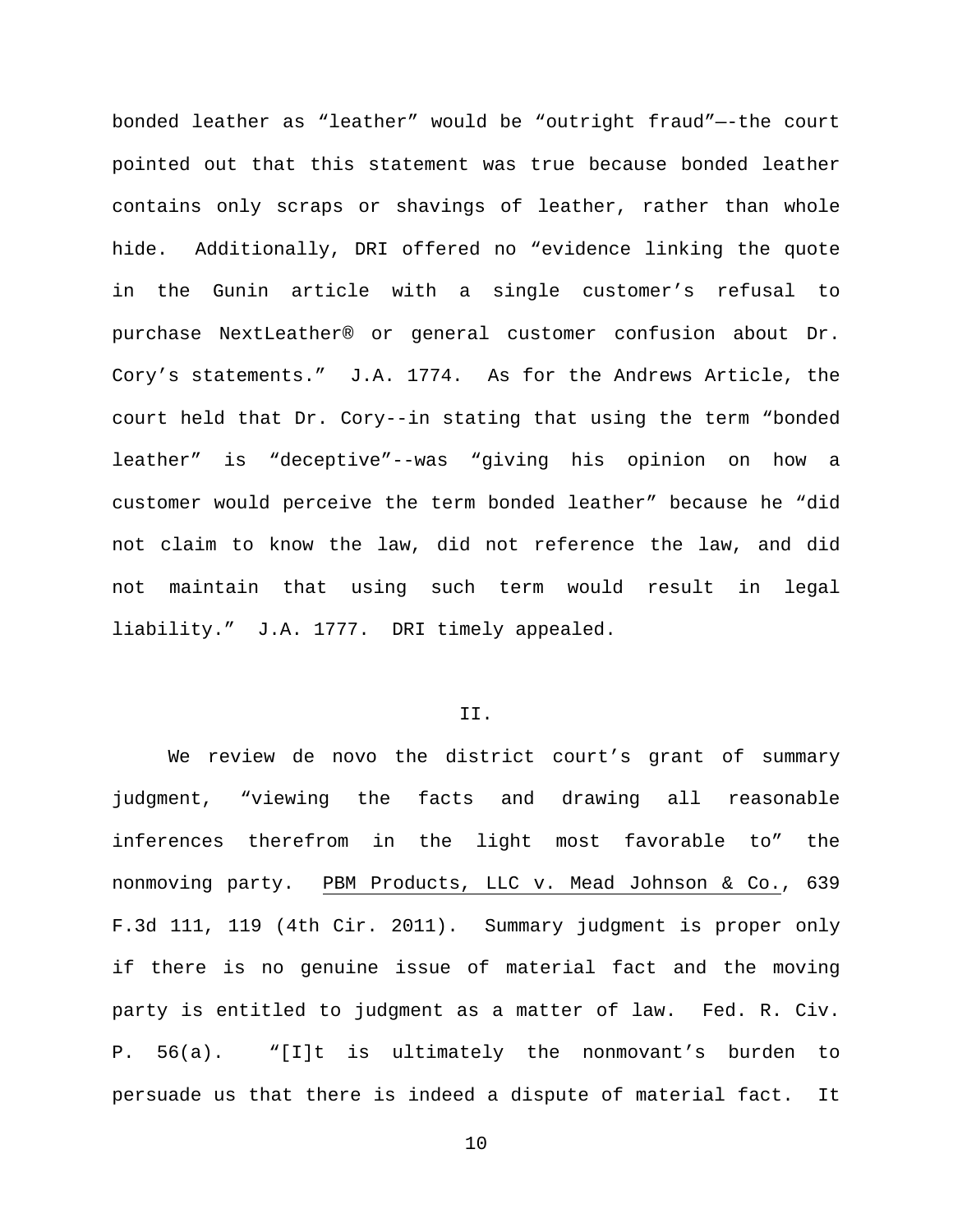must provide more than a scintilla of evidence--and not merely conclusory allegations or speculation--upon which a jury could properly find in its favor." CoreTel Va., LLC v. Verizon Va., LLC, 752 F.3d 364, 370 (4th Cir. 2014) (citation omitted).

## III.

On appeal, DRI argues that the district court erred in granting summary judgment to Ashley and LIA because DRI's evidence with respect to the Ashley Ad, the Gunin Article, and the Andrews Article was sufficient to establish false advertising claims under the Lanham Act, 1[5](#page-10-0) U.S.C. § 1125(a). $^{5}$ In the discussion that follows, we begin with a brief overview of the governing legal framework, and then consider each of the purportedly false statements in turn.

#### A.

A plaintiff asserting a false advertising claim under the Lanham Act must establish that:

(1) the defendant made a false or misleading description of fact or representation of fact in a commercial advertisement about his own or another's product; (2) the misrepresentation is material, in that it is likely to influence the purchasing

 $\overline{a}$ 

<span id="page-10-0"></span><sup>5</sup> DRI also argues on appeal that the district court erred in granting summary judgment to Ashley and LIA on its claim under the North Carolina Unfair and Deceptive Trade Practices Act. We have considered DRI's arguments with respect to this claim and find them to be without merit.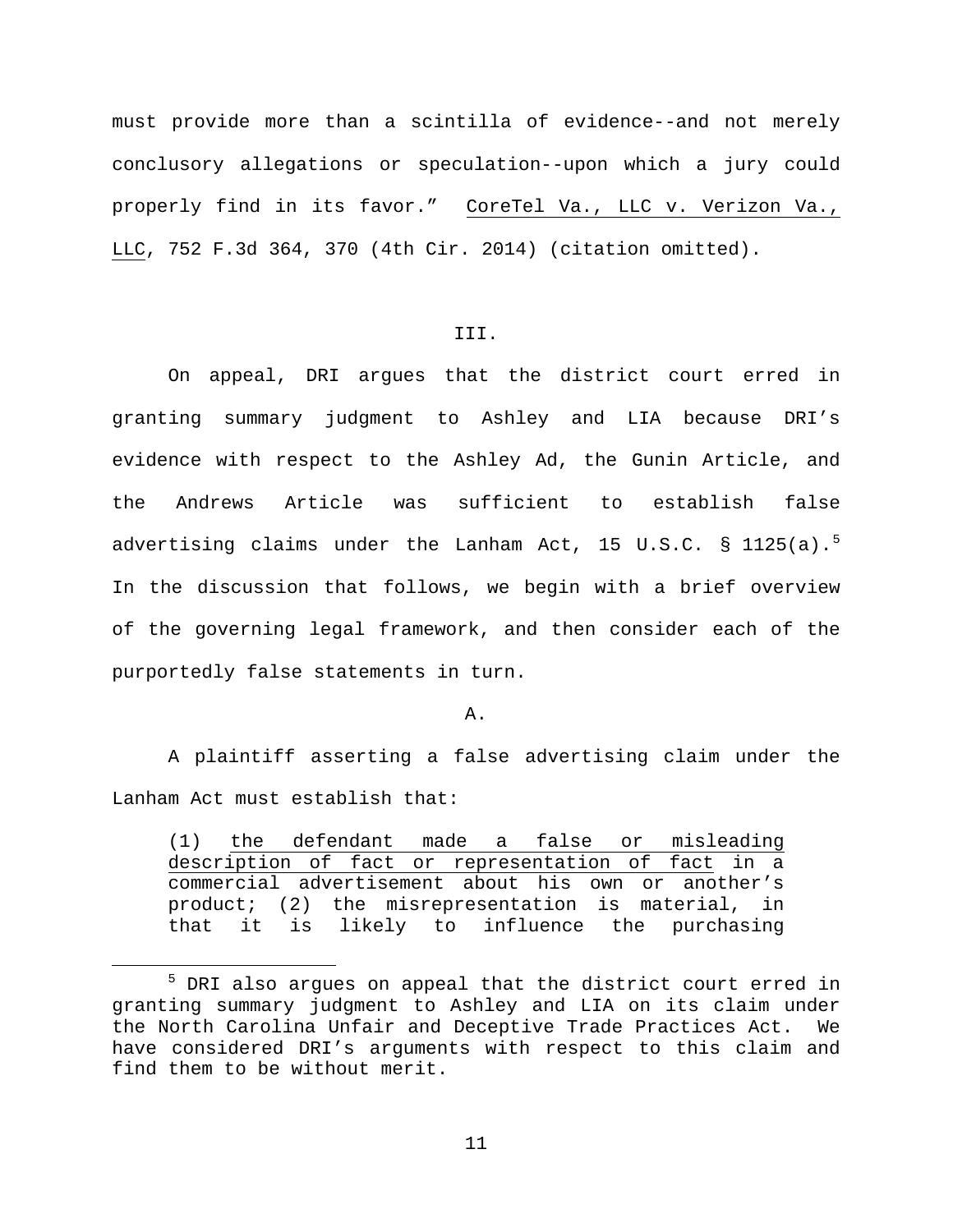decision; (3) the misrepresentation actually deceives or has the tendency to deceive a substantial segment of its audience; (4) the defendant placed the false or misleading statement in interstate commerce; and (5) the plaintiff has been or is likely to be injured as a result of the misrepresentation, either by direct diversion of sales or by a lessening of goodwill associated with its products.

PBM Products, 639 F.3d at 120 (emphasis added) (quoting Scotts Co. v. United Indus. Corp., 315 F.3d 264, 272 (4th Cir. 2002)). Because the plaintiff must establish all five elements of the claim, failure to establish any one element is fatal to the claim. The parties here focus their arguments on the first element--whether the defendants made false or misleading assertions of fact. Because we find that DRI failed to substantiate this element with respect to any of the contested statements, we limit our analysis accordingly.

For false advertising liability to arise, the contested statement must be false, and it must be a representation of fact. Regarding falsity, the statement "must be either false on its face or, although literally true, likely to mislead and to confuse consumers given the merchandising context." Id. (quoting C.B. Fleet Co. v. SmithKline Beecham Consumer Healthcare, L.P., 131 F.3d 430, 434 (4th Cir. 1997)). Thus, the plaintiff can show falsity in either of these two ways. First, a statement that is false on its face--or literally false--"may be either explicit or conveyed by necessary implication when,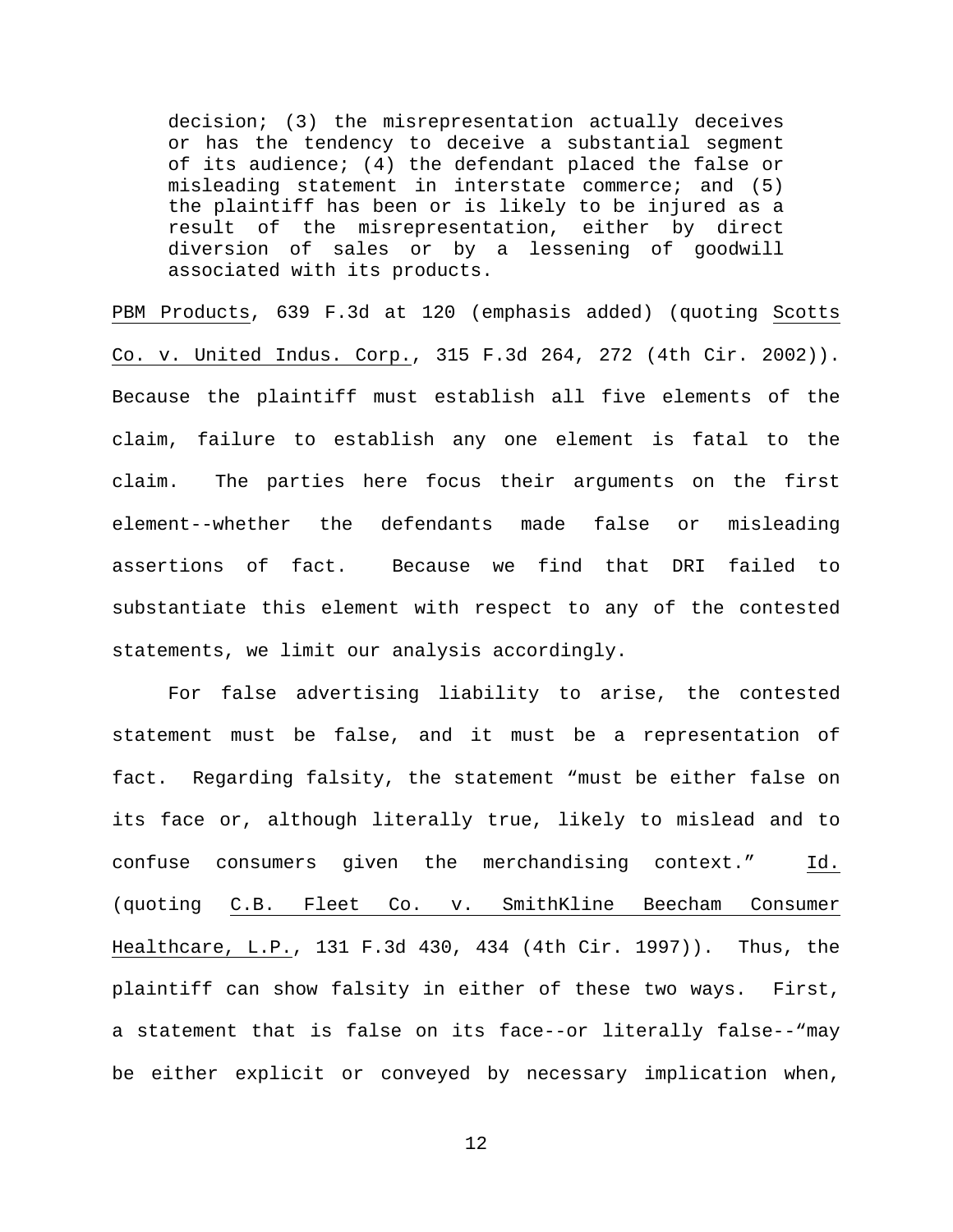considering the advertisement in its entirety, the audience would recognize the claim as readily as if it had been explicitly stated." Id. (quoting Scotts, 315 F.3d at 274). "In analyzing whether an advertisement . . . is literally false," courts must "determine, first, the unambiguous claims made by the advertisement . . . , and second, whether those claims are false." Scotts, 315 F.3d at 274 (quoting Novartis Consumer Health, Inc. v. Johnson & Johnson-Merck Consumer Pharm. Co., 290 F.3d 578, 586 (3d Cir. 2002)).

Second, the plaintiff can show that, although a statement may be true on its face and not false by necessary implication- it is otherwise false by implication because it would likely mislead consumers of the product the statement concerns. The plaintiff must support a theory of implied falsehood with evidence that the advertisement "tend[s] to mislead or confuse [such] consumers." Id. at 273 (quoting Johnson & Johnson Merck Consumer Pharm. Co. v. Smithkline Beecham Corp., 960 F.2d 294, 297 (2d Cir. 1992)) (internal quotation mark omitted). Such evidence of consumer confusion must "account for the . . . allegations in the case"--or, show that the statement misled consumers in the way the plaintiff claims it did; otherwise, it "fail[s] to provide the required evidence of [implied] falsity." PBM Products, 639 F.3d at 122.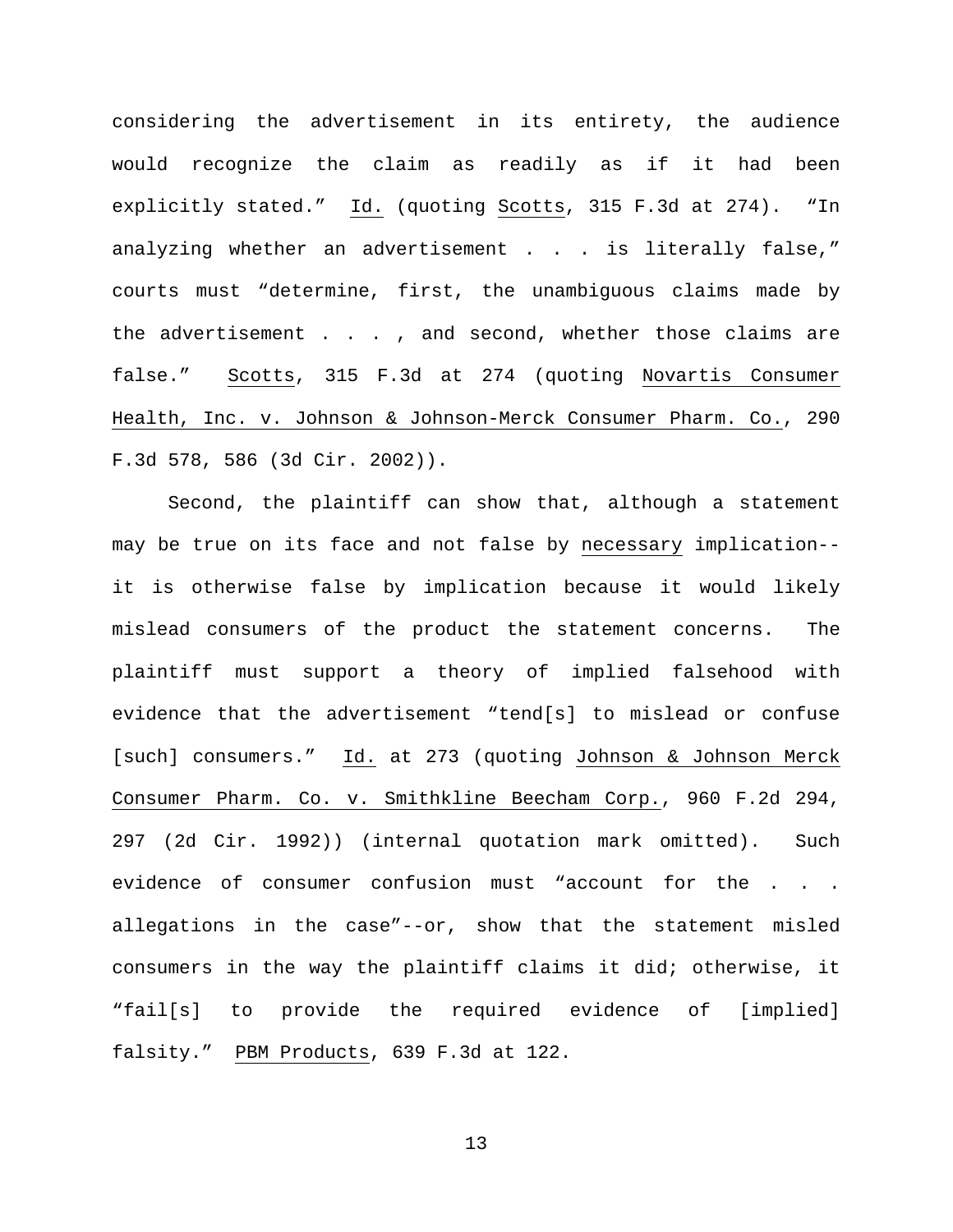In addition to being false, the statement must be a representation of fact, or, a "specific and measurable claim, capable of being proved false or of being reasonably interpreted as a statement of objective fact." Pizza Hut, Inc. v. Papa John's Int'l, Inc., 227 F.3d 489, 496 (5th Cir. 2000) (quoting Coastal Abstract Serv., Inc. v. First Am. Title Ins. Co., 173 F.3d 725, 731 (9th Cir. 1999)) (internal quotation marks omitted). By contrast, statements "of general opinion [are] not actionable under [§ 1125]." Id. To be a representation of fact, the statement must "admit[] of being adjudged true or false in a way that . . . admits of empirical verification." Id. (quoting Presidio Enters. v. Warner Bros. Distrib. Corp., 784 F.2d 674, 679 (5th Cir. 1986)) (internal quotation mark omitted). With this framework in mind, we discuss each purportedly false advertisement in turn.

# B.

### 1.

We agree with the district court that DRI failed to substantiate a claim that the Ashley Ad is either literally false or impliedly false. Beginning with literal falsity, DRI argues on appeal that the ad's statement--that "[s]ome upholstery suppliers are using leather scraps that are misrepresented as leather," e.g., J.A. 274--was literally false by necessary implication. It argues that "[s]ome upholstery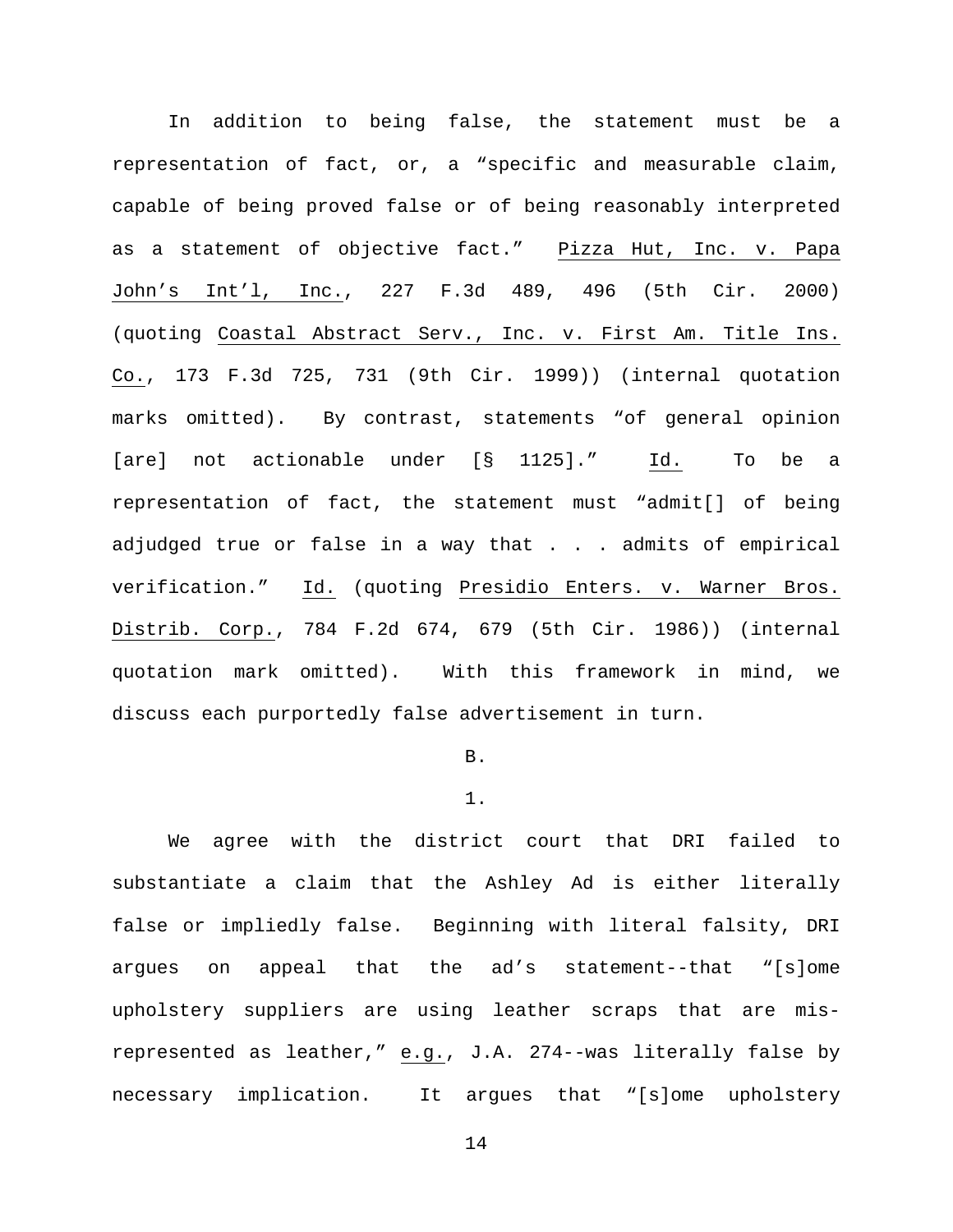suppliers" refers to suppliers of bonded leather generally and to DRI--as supplying NextLeather®--specifically, and that the ad's audience would have recognized these references "as readily as if [they] had been explicitly stated." PBM Products, 639 F.3d at 120 (quoting Scotts, 315 F.3d at 274). In particular, DRI argues that the ad's reference to NextLeather® is unmistakable when viewed in the broader context in which consumers would have understood it. DRI then contends that, having necessarily implied a reference to bonded leather and DRI's NextLeather®, the ad communicates the false messages that bonded leather was being marketed as leather and that DRI was marketing NextLeather® as leather.

We find DRI's literal falsity argument confounding. At bottom, DRI asserts that, even though the ad refers only to products marketed as leather, it unmistakably refers to products not marketed as leather, but as bonded leather or NextLeather®. In order to arrive at this conclusion, one has to follow DRI's winding inquiry far outside the face of the ad, which the concept of literal falsity by necessary implication does not allow us to do. And, one has to be willing to accept that the ad means the opposite of what it says, an interpretation we find insupportable.

In evaluating claims asserting literal falsity by necessary implication, courts have emphasized the limits of this theory of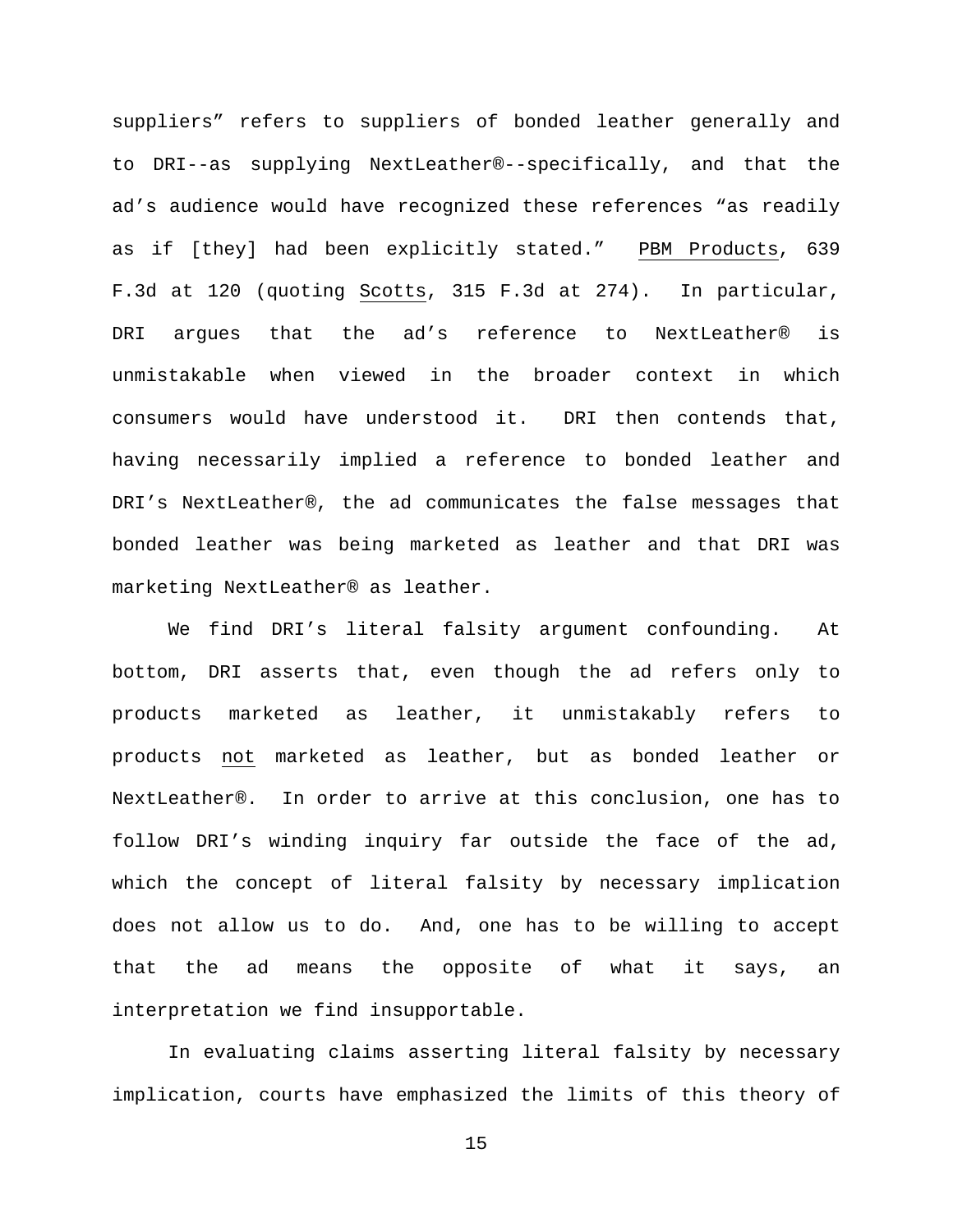liability, holding that not "all messages implied by an advertisement will support a finding of literal falsity." Clorox Co. P.R. v. Proctor & Gamble Commercial Co., 228 F.3d 24, 35 (1st Cir. 2000). "The greater the degree to which a message relies upon the viewer or consumer to integrate its components and draw the apparent conclusion, . . . the less likely it is that a finding of literal falsity will be supported." Id. (quoting United Indus. Corp. v. Clorox Co., 140 F.3d 1175, 1181 (8th Cir. 1998)). And "[c]ommercial claims that are implicit, attenuated, or merely suggestive usually cannot fairly be characterized as literally false." Id. In other words, a false advertising claim cannot rely on the consumer to draw inferences that an ad only hints at or merely suggests.

A false advertising claim can, however, depend on the consumer to draw conclusions that are logically necessary from an ad's statements. In Castrol Inc. v. Pennzoil Co., a Pennzoil advertisement made two claims--first, that motor oil viscosity breakdown leads to engine failure, and second, that Pennzoil's product "outperforms any leading motor oil against viscosity breakdown." 987 F.2d 939, 947 (3rd Cir. 1993). Though the advertisement did not "specifically mention its competitors," the court determined that the advertisement "left the consumer with the obvious conclusion that Pennzoil is superior to the other leading brands in protection against engine problems," and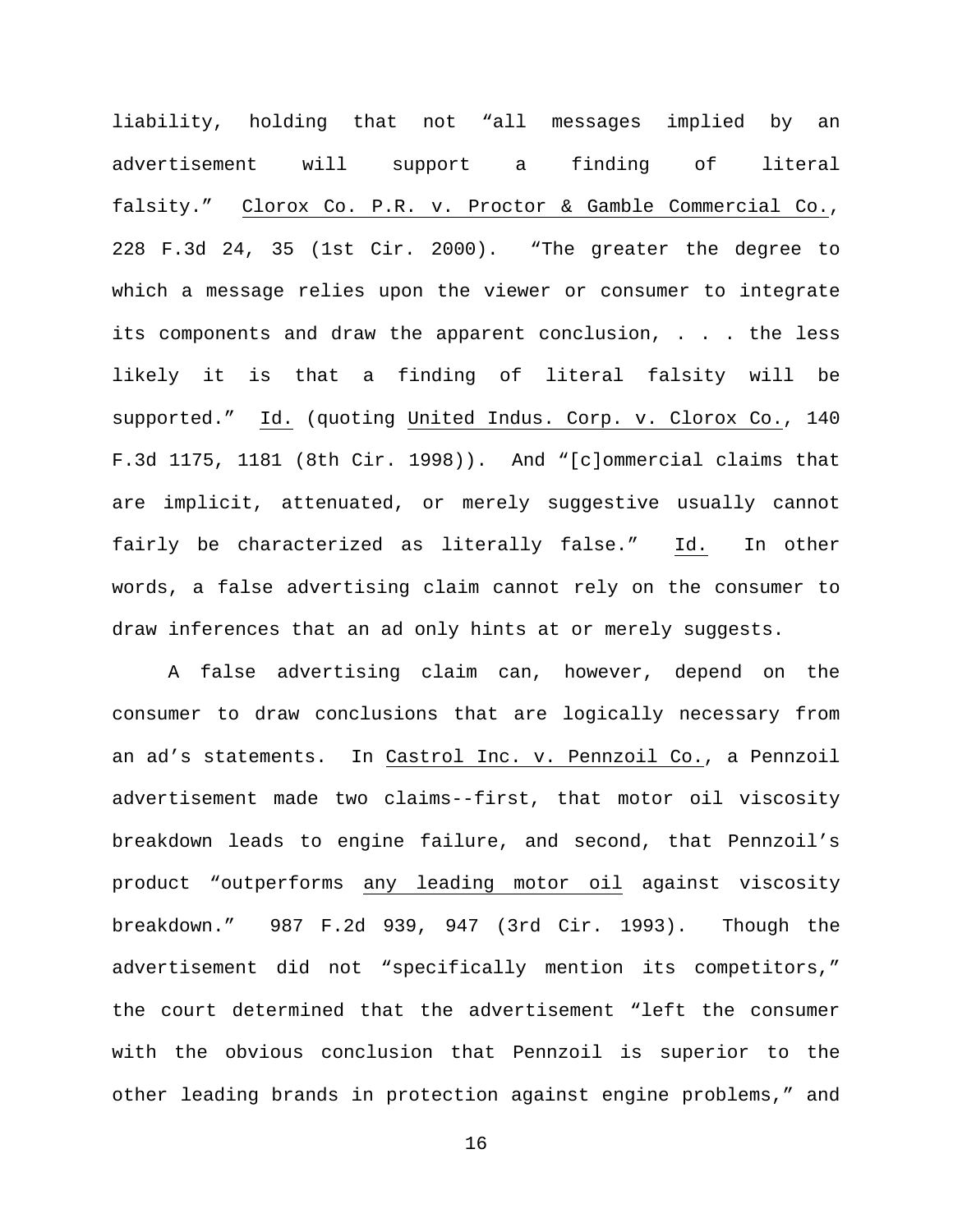thus "Pennzoil did, by implication, compare its effectiveness against engine wear to that of its competitors." Id. at 946. Put differently, a claim of literal falsity by necessary implication could stand where the contested conclusion necessarily flowed from the ad's statements.

Although DRI acknowledges that the Ashley Ad "d[id] not specifically use the words 'bonded leather,'" it argues that the ad nevertheless necessarily implied a false message regarding bonded leather and NextLeather® because "it is indisputable . . . that the market understood [the Ashley Ad as targeting bonded leather]." Appellant's Br. at 31. DRI urges that consumers would have understood this implication given the broader market context of the Ashley Ad, pointing to the following evidence in support: (1) another Furniture Today article, published on March 30, 2007--between the first and second publications of the Ashley Ad--noting that "Ashley is urging buyers to 'be aware' of bonded leather," Appellant's Br. at 31; J.A. 1678; (2) a survey by Ashley's expert witness showing that viewers of the ad understood it to refer to bonded leather, Appellant's Br. at 32; (3) email exchanges between Ashley and Dr. Cory suggesting that Ashley sought to disparage bonded leather, id. at  $32i$  J.A.  $321$ ,  $332i$  and  $(4)$  testimony by DRI's owner and president and by a furniture manufacturer to the effect that "DRI was the only company offering a product like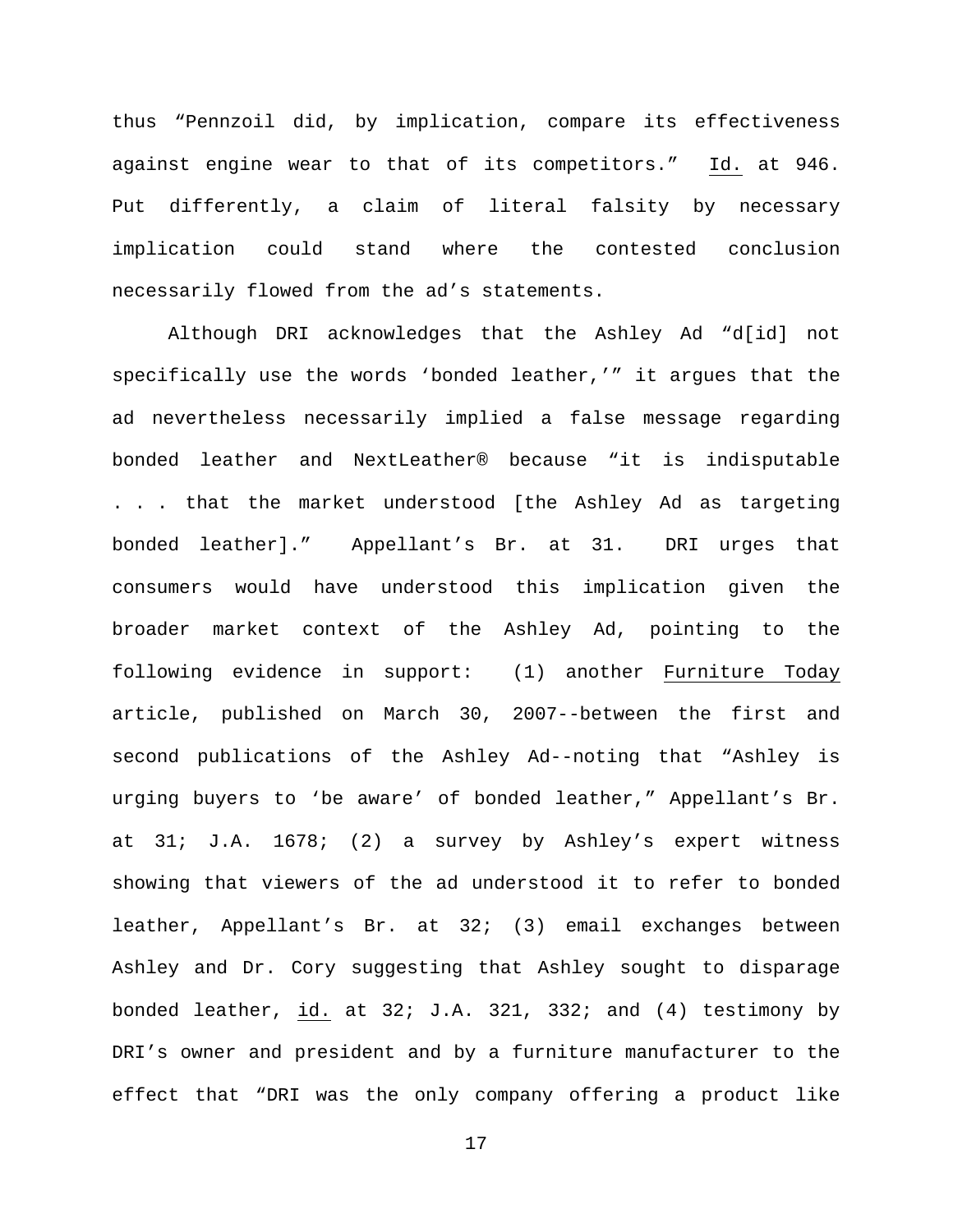NextLeather® and marketing it as 'bonded leather,'" Appellant's Br. at 32; see also J.A. 1289-90; 1496-1500.

In making this argument, DRI asks us to reach entirely outside the face of the ad and into the context surrounding the ad's publication to uncover a false message it argues is necessarily implied. Far from making the argument that the ad's statements logically require the conclusion that the ad concerns bonded leather, DRI, or NextLeather®, DRI instead relies on the consumer to scrape together that conclusion from reading other articles from the publication and having knowledge that only DRI was marketing a product like the one described in the ad. This expectation is made all the more unreasonable given the fact that the Ashley Ad mentions neither DRI nor its NextLeather® product, and instead, directly refers to a category that would exclude bonded leather and NextLeather®--products marketed with the unqualified term "leather." Thus, DRI stretches the concept of literal falsity beyond its bounds in urging us to conclude that the ad means the opposite of what it says. In so doing, DRI fails to establish that the Ashley Ad is literally false.

Turning to implied falsity, DRI argues that, even if the Ashley Ad is not false on its face or by necessary implication, it is otherwise false by implication because it misled consumers about its NextLeather® product. For support, DRI again points to the survey conducted by Ashley's expert witness, maintaining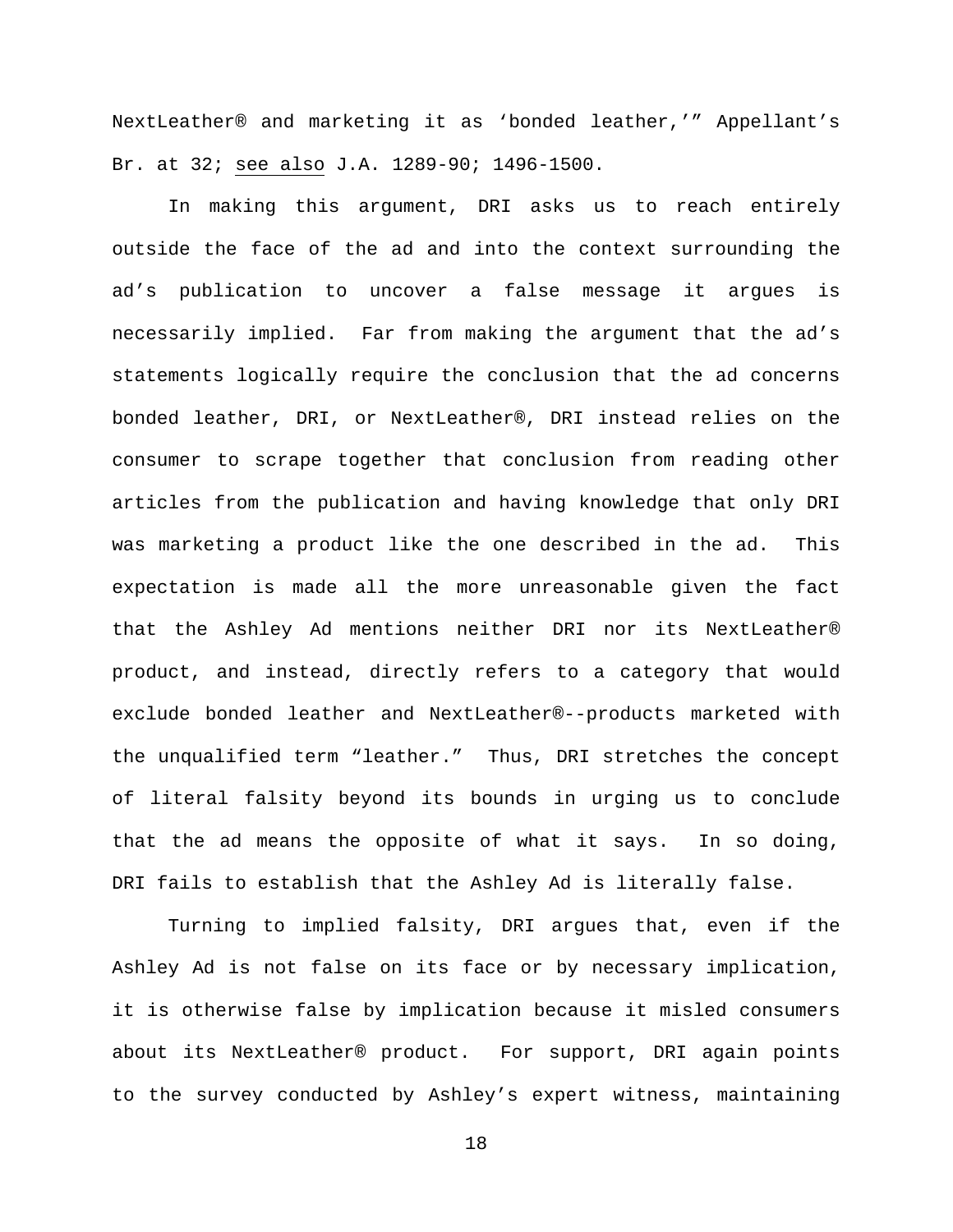that it shows that consumers understood the ad to be about bonded leather, which, "at the time was synonymous with NextLeather®." Appellant's Br. at 40.

But to "provide the required evidence of [implied] falsity"--that the contested statement confused consumers--the proffered evidence must "account for the . . . allegations in the case," PBM Products, 639 F.3d at 122--here, that the Ashley Ad confused consumers about NextLeather®. DRI fails to make this required showing. The survey made no mention of DRI or NextLeather®. Rather, it asked consumers who had attended the Spring High Point Market between 2004 and 2013 what message they thought the ad conveyed and to which specific suppliers they thought the ad referred. The survey results showed that "zero respondents gave an answer that could be interpreted as a belief that DRI or NextLeather were specifically mentioned  $as[,]$  . . . [or] implied or suggested to be[,] the supplier of the upholstery material described" in the ad. J.A. 424. Thus, because DRI's claim depends on consumer confusion about NextLeather®, and the survey on which DRI relies demonstrates no confusion about DRI or its product, DRI fails to substantiate a theory of implied falsity in the Ashley Ad.

# 2.

We also agree with the district court that DRI failed to provide sufficient support for a false advertising claim with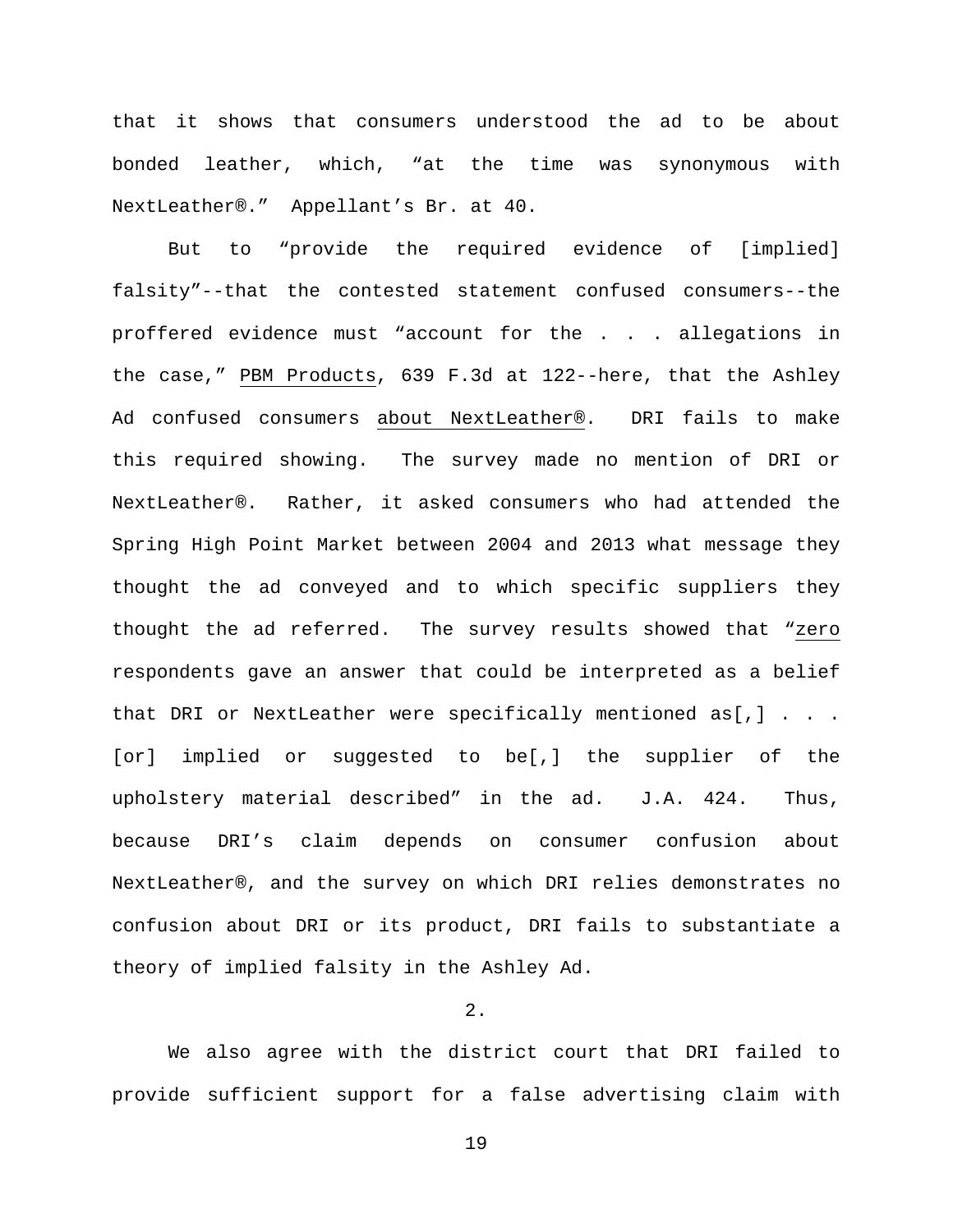respect to Dr. Cory's statement in the Gunin Article. DRI argues that Dr. Cory's statement--that "[t]o call [alternative leather products such as bonded leather] 'leather' is outright deception, outright fraud," J.A. 86--is literally false by necessary implication. DRI contends that the statement must be understood as "referring specifically to NextLeather®" because, in the same article, Dr. Cory described the characteristics of bonded leather, and that description "applies to NextLeather®." Appellant's Br. at 45. Thus, DRI maintains, "any reasonable juror would conclude that [Dr.] Cory was calling DRI's use of the term 'bonded leather'--not 'leather'--'deceptive and fraudulent.'" Id.

However, the statement that calling bonded leather products "leather" is deceptive unambiguously communicates the message that using the unqualified term "leather" for products that are not leather is misleading. Nothing on the face of this statement suggests that the use of the term "bonded leather"--by DRI or anyone else--is misleading. And DRI acknowledges that its NextLeather® product is not leather as that term is understood in the furniture upholstery industry, but is instead a "synthetic leather-look furniture covering product." Appellant's Br. at 8. Therefore, we agree with the district court that Dr. Cory's statement cannot qualify as false or misleading because it is true, and accordingly conclude that DRI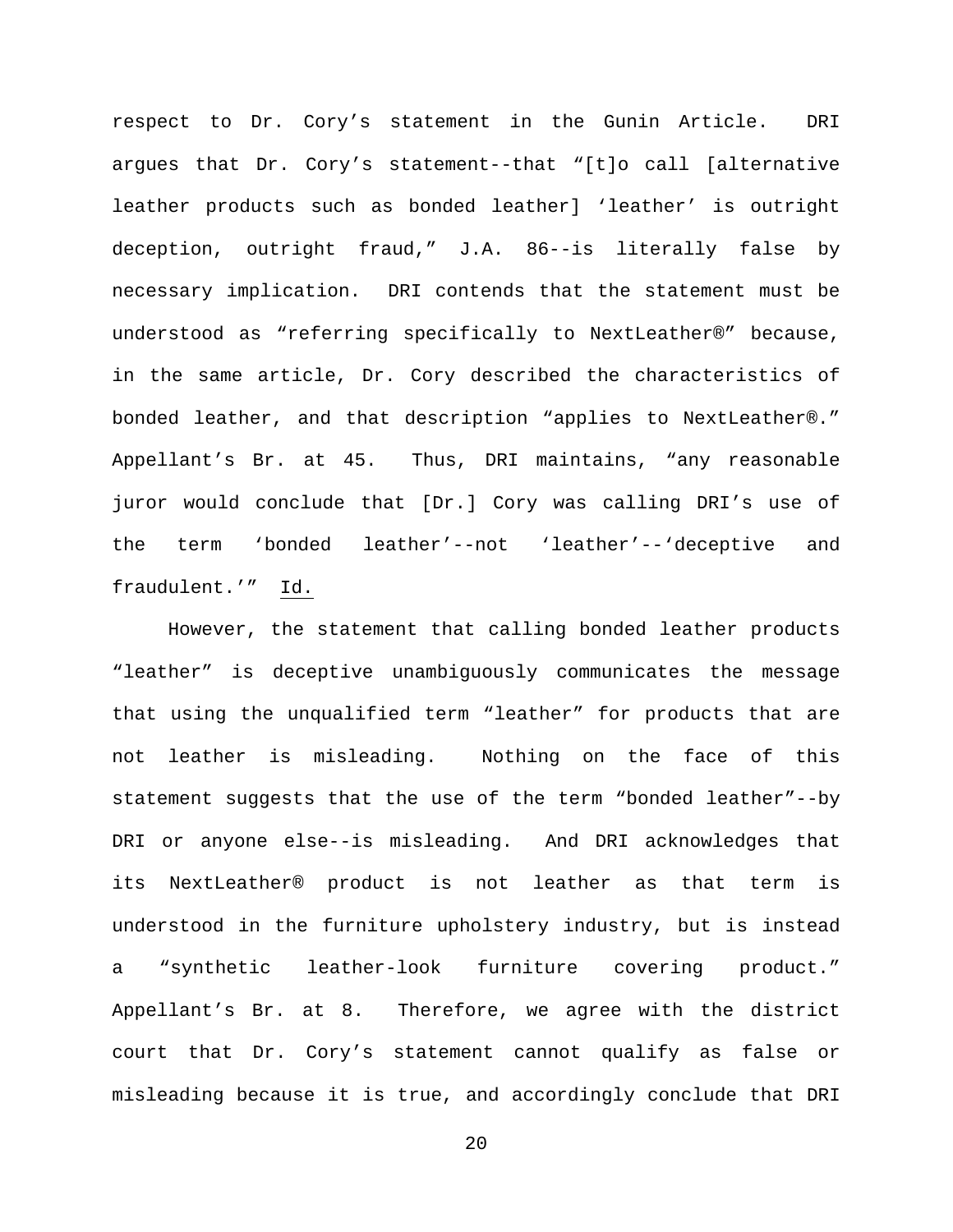has failed to support its false advertising claim with respect to the Gunin Article.

3.

Finally, we agree with the district court that DRI failed to provide sufficient evidence to demonstrate that Dr. Cory's statement in the Andrews Article was a false or misleading representation of fact. As discussed above, this article advocated against use of the term "bonded leather" as "bound to confuse consumers," and it quoted Dr. Cory as saying that the term "is deceptive because it does not represent [the] true nature" of the products it is used to describe. J.A. 108. Instead, such products are more accurately described as "vinyl," "polyurethane laminate," or "composite," rather than with a term that includes the word "leather." J.A. 108.

The district court concluded that this statement expressed an opinion "on how a customer would perceive the term bonded leather." J.A. 1777. DRI argues that, even if Dr. Cory's statement conveys an opinion, it is still actionable under the reasoning of Milkovich v. Lorain Journal Co., 497 U.S. 1 (1990). In that case, the Supreme Court held that opinion statements are not automatically protected against defamation claims because, for example, the statement, "'In my opinion Jones is a liar,' . . . implies a knowledge of facts which lead to the conclusion that Jones told an untruth." Id. at 18. The Court reasoned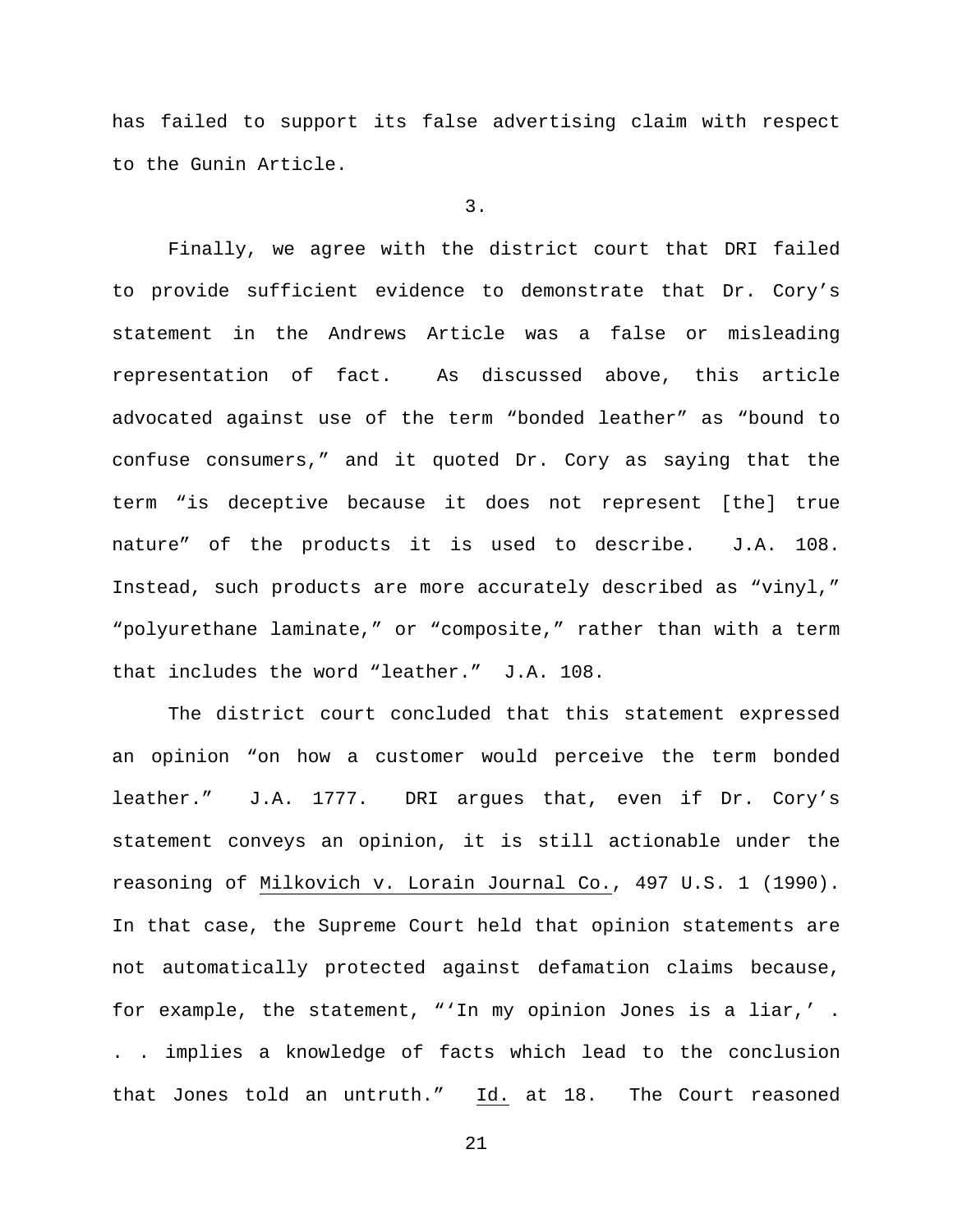that "[i]t would be destructive of the law of libel if a writer could escape liability for accusations of [defamatory conduct] simply by using, explicitly or implicitly, the words 'I think.'" Id. at 19 (quoting Cianci v. N.Y. Times Pub. Co., 639 F.2d 54, 64 (2d Cir. 1980)).

If we were to extrapolate the Milkovich rule to the Lanham Act context, we could draw from it that statements of opinion may not automatically be protected from false advertising claims if they "imply a knowledge of facts which lead to the conclusion" that the statement were true. Id. at 18. By this reasoning, DRI's argument is unpersuasive, however, because Dr. Cory's statement does not imply a basis in facts leading to the conclusion that consumers are or have been deceived by the term "bonded leather." It communicates only the hypothesis--yet to be proved or disproved--that "bonded leather" has the potential to confuse consumers.

More pertinent to our analysis than the Milkovich defamation rule are decisions rendered in the Lanham Act context, which, as discussed above, have held that statements "of general opinion [are] not actionable under [§ 1125]." Pizza Hut, 227 F.3d at 496. Rather, an actionable statement must "admit of being adjudged true or false in a way that . . . admits of empirical verification." Id. An example of a type of statement not "admit[ting] of empirical verification" that